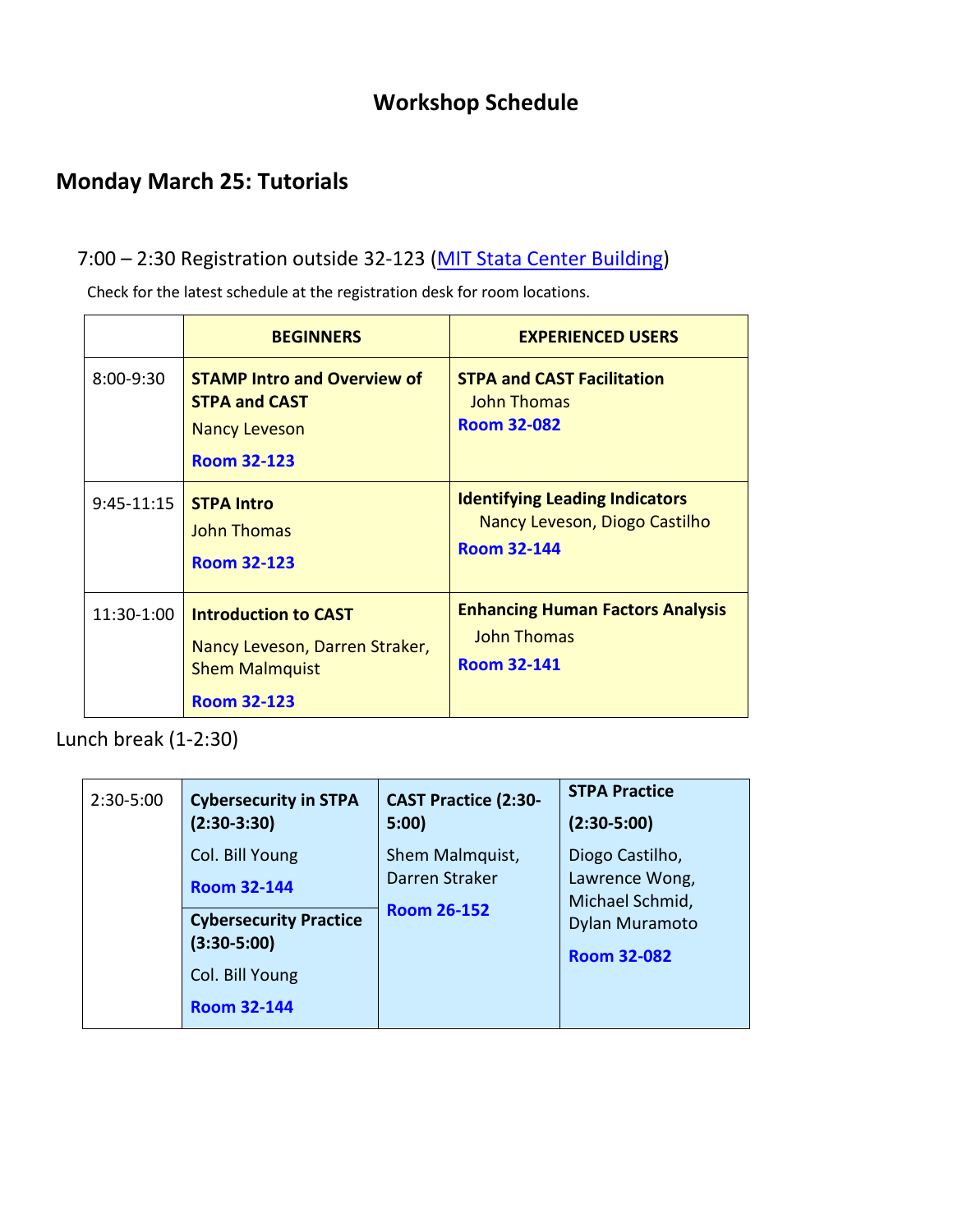## **Tuesday March 26: Presentations (Room 32-123)**

7:30 – 1:30 Registration outside Room 32-123

| <b>Time</b> | Presentation                                                                                                                    |
|-------------|---------------------------------------------------------------------------------------------------------------------------------|
| 8:00        | Welcome: Nancy Leveson and John Thomas                                                                                          |
| 8:30        | Greg Pope (LLNL) Risk Management Using STPA, Restarting Widget Production                                                       |
| 9:00        | Amardeep Sidhu, Shabin Mahadevan (Zenuity), STPA Analysis of Safety Measures for Zenuity's Auto Valet<br><b>Parking Feature</b> |
| 9:30        | Michael Hurley (BAE) Designing for Safety: STAMP and MBSE                                                                       |
| 10:00       | <b>BREAK</b>                                                                                                                    |
| 10:20       | Anna G. (UK Cyber Security Center) Methodological Findings from Applying STPA in Security Case Studies                          |
| 10:50       | Diego Castilho (MIT and Brazilian Air Force) Active STPA for Safety Management During Operations                                |
| 11:20       | John Thomas, STPA for Autonomous Automobiles                                                                                    |

#### LUNCH: 12:00-1:30: **Birds of a Feather Discussions (places and groups TBD)**

| <b>Time</b> | <b>Presentation</b>                                                                                                                                  |
|-------------|------------------------------------------------------------------------------------------------------------------------------------------------------|
| 1:30        | <b>Standards Presentations and Group Discussion</b>                                                                                                  |
|             | Presenters and discussants from GM, Ford, Embraer, MIT                                                                                               |
| 2:30        | <b>BREAK</b>                                                                                                                                         |
| $3:00 -$    | Industrialization Presentations and open discussion                                                                                                  |
| 5:30        | Presenters and discussants from GM, Boeing, FedEx, Ford, Embraer, Akamai, USAF, UK Cyber Center,<br>Hong Kong Air Accident Investigation Bureau, etc |

### **6:00-8:00 Light Dinner Buffet, Poster Session**

#### Posters:

Gualeni, Bongermino (Univ. of Genoa), "Application of CAST to Costa Concordia Accident"

Bjornsdottir (Stiki), "Risk Analysis in Pension Fund Investment"

Okada (Nissan, JASPAR), Hashimoto (Hitachi), "STPA Trial Case for Automated Driving System Life Cycles"

Souza, Pereira, Pagliares, Hirata (ITA), "WEBSTAMP: A web application for STPA and STPA-Sec"

Brooks, Ochieng (Imperial College), "Using STPA and STPA-Sec for the Safety and Security Analysis of Road Transport"

Kawabe (Univance): "Applying STAMP/STPA to Human Safety System for Sea and River Tourism and Other Ship Operation"

Tsitonis, Androutsos, Armoutakis, Dimosiaris, Voulgaridis, Petras, Spanopoulos, Dokas (Democritus University of Thrace), "STPA Analysis Applied to a Road Construction Site"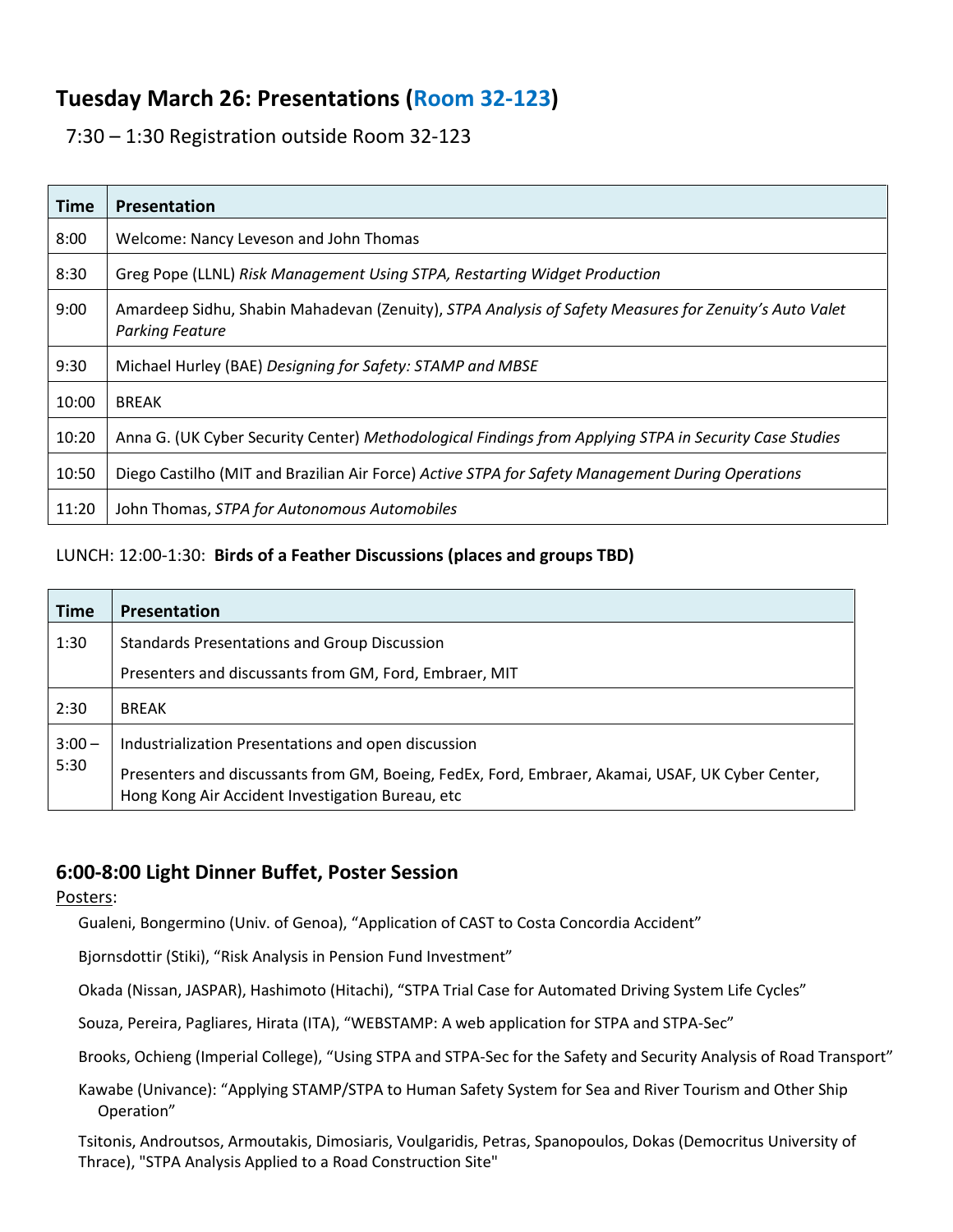Kirizakis, Androutsos, Armoutakis, Dimosiaris, Voulgaridis, Petras, Spanopoulos, Dokas (Democritus University of Thrace), "Railroad Crossing Safety Specifications Using STPA"

Canham (UK Healthcase Safety Investigation Branch), Jun (Loughborough University): "Exploring the Applicabililty of STAMP (CAST) in Patient Safety Incident Analysis in UK Healthcare"

Wolfgang Loppitsch, Reinhard Braunstingl and Ioana Koglbauer, Graz University of Technology, "CAST Analysis of the Accident N4252G"

## **Wednesday March 27 (Room 32-123)**

| Time              | Presentation                                                                                                                                                                                                                                                                                                                                                                                                                 |
|-------------------|------------------------------------------------------------------------------------------------------------------------------------------------------------------------------------------------------------------------------------------------------------------------------------------------------------------------------------------------------------------------------------------------------------------------------|
| 8:30              | Ishihama, Katahira, Thomas, Leveson (JAXA and MIT) STPA Applied to Next Generation<br>Intelligent Rover System Development for Mission Safety Analysis                                                                                                                                                                                                                                                                       |
| 9:00              | Sahay, Sepulveda (Tech. Univ. of Denmark), Cyber Risk Analysis of Ship Systems using STPA                                                                                                                                                                                                                                                                                                                                    |
| 9:30              | Leveson, MIT, Improving the Standard Risk Matrix using STPA                                                                                                                                                                                                                                                                                                                                                                  |
| 10:00             | <b>BREAK</b>                                                                                                                                                                                                                                                                                                                                                                                                                 |
| 10:30<br>$-12:30$ | IMPROVING ACCIDENT ANALYSIS USING CAST:<br>Duzgun (Colorado School of Mines) and Leveson (MIT), Analysis of Soma Mine Disaster<br>Malmquist (FedEx), Leveson (MIT), Larard (Cathay Pacific), Perry (FedEx), Straker (HK AAIB),<br>Increasing Learning from Accidents: A Systems Approach Illustrated by the UPS Flight 1354<br><b>Birmingham Airport Accident</b><br>Straker (HK AAIB), group discussion and group exercises |

#### 12:00-1:30 Lunch break

| Time             | Presentation                                                                                                   |
|------------------|----------------------------------------------------------------------------------------------------------------|
| 1:30             | Sugawara, Ishihama, Katahira (JAXA), STPA Applied to New Satellite Development and Lessons<br>Learned          |
| 2:00             | Hegde, Nuesch, Mensah-Brown (Ford), Abstraction & Decomposition: Performing Multi-level<br>Analysis using STPA |
| 2:30             | Lawrence Wong (MIT) and Lisa Singer (Dana Farber Cancer Institute), STAMP for Hospital<br>Safety               |
| 3:00             | <b>BREAK</b>                                                                                                   |
| 3:30             | Souza, Cesar, Bezerr, Hirata (ITA), Using STAMP for Analysis of Security and Data Privacy                      |
| $4:00 -$<br>5:00 | Leveson and Thomas (MIT) Common Mistakes in the Use of STPA and CAST                                           |
| 4:30             | Canceled: Use of STPA in the new AF Ground Based Strategic Deterrence (GBSD) Program                           |